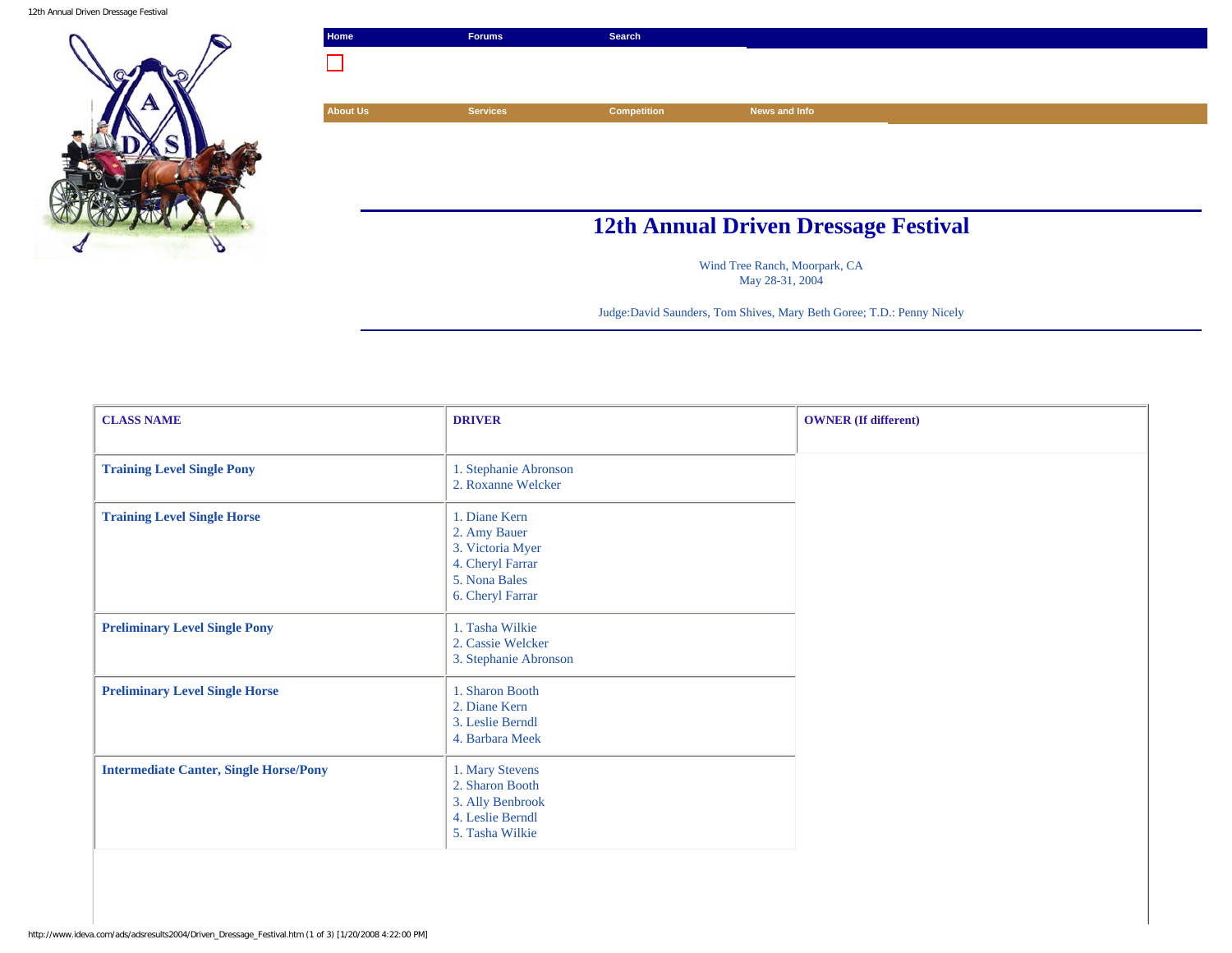| <b>Intermediate Single Horse/Pony</b>   | 1. Leslie Berndl<br>2. Ally Benbrook<br>3. Pam Gordon<br>4. Nona Bales<br>5. Tasha Wilkie<br>6. Cathy Riple |  |
|-----------------------------------------|-------------------------------------------------------------------------------------------------------------|--|
| <b>Advanced Level Single Horse/Pony</b> | 1. Cathy Riple<br>2. Mary Stevens<br>3. Nona Bales<br>4. Ally Benbrook<br>5. Eileen Davis                   |  |
| <b>Preliminary Level Single Pony</b>    | 1. Tasha Wilkie<br>2. Cassie Welcker<br>3. Stephanie Abronson                                               |  |
| <b>Preliminary Level Single Horse</b>   | 1. Sharon Booth<br>2. Leslie Berndl<br>3. Barbara Meek<br>4. Nona Bales                                     |  |
| <b>Training Level Single Pony</b>       | 1. Renee Armonstrong<br>2. Joanna Grey<br>3. Roxanne Welcker<br>4. Stephanie Abronson                       |  |
| <b>Advanced Level Single Horse/Pony</b> | 1. Cathy Riple<br>2. Mary Stevens<br>3. Nona Bales<br>4. Ally Benbrook<br>5. Eileen Davis                   |  |
| <b>Preliminary Level Single Pony</b>    | 1. Tasha Wilkie<br>2. Cassie Welcker<br>3. Stephanie Abronson                                               |  |
| <b>Preliminary Level Single Horse</b>   | 1. Sharon Booth<br>2. Leslie Berndl<br>3. Barbara Meek<br>4. Nona Bales                                     |  |
| <b>Training Level Single Pony</b>       | 1. Renee Armstrong<br>2. Joanna Grey<br>3. Roxanne Welcker<br>4. Stephanie Abronson                         |  |
| <b>Training Level Single Horse</b>      | 1. Victoria Myer<br>2. Barbara Allen<br>3. Nona Bales                                                       |  |
| <b>Musical Freestyle Level 1</b>        | 1. Cassie Welcker<br>2. Pam Gordon<br>3. Goxanne Welcker                                                    |  |